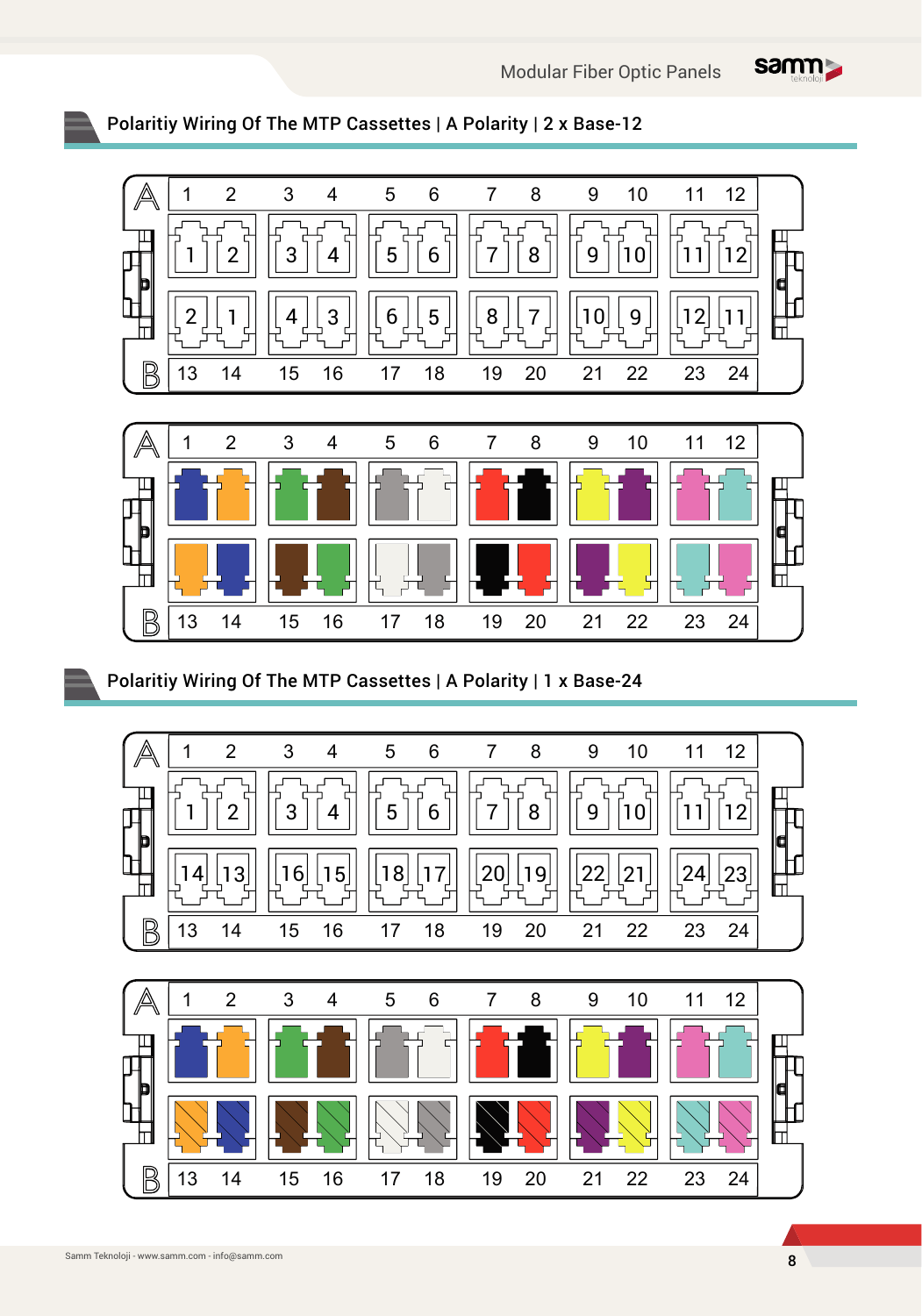Modular Fiber Optic Panels

**Samm** 





Polaritiy Wiring Of The MTP Cassettes | AF Polarity | 1 x Base-24